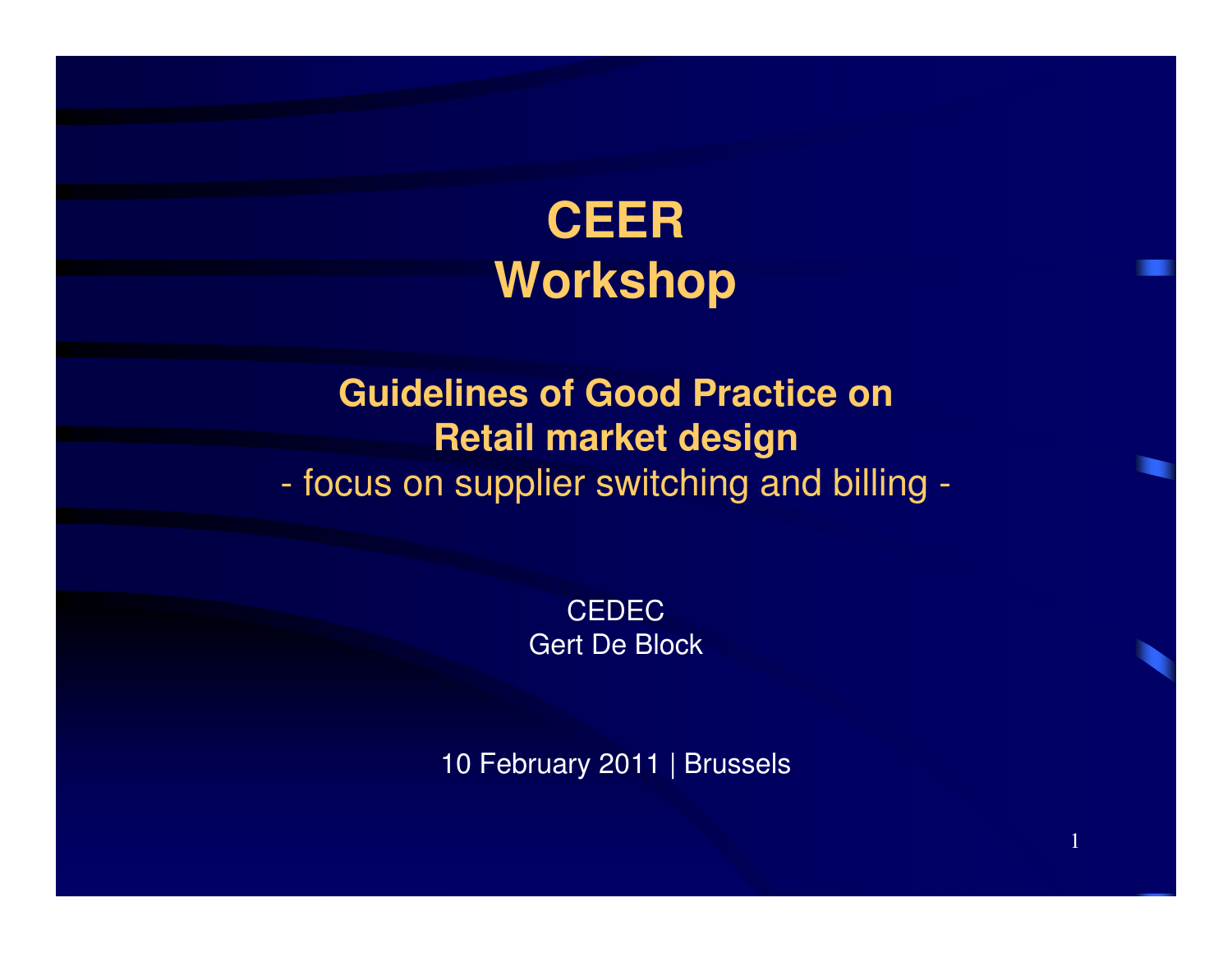#### CEDEC Missions

- • **Represent** the interests of 1500 local and regional energycompanies in the European Union, with total companies' turnover of 100 billion  $\epsilon$ & 75 million customers (connection points)
- •**Exchange** know how and experience on the processes of electricity and gas markets
- $\bullet$ www.cedec.com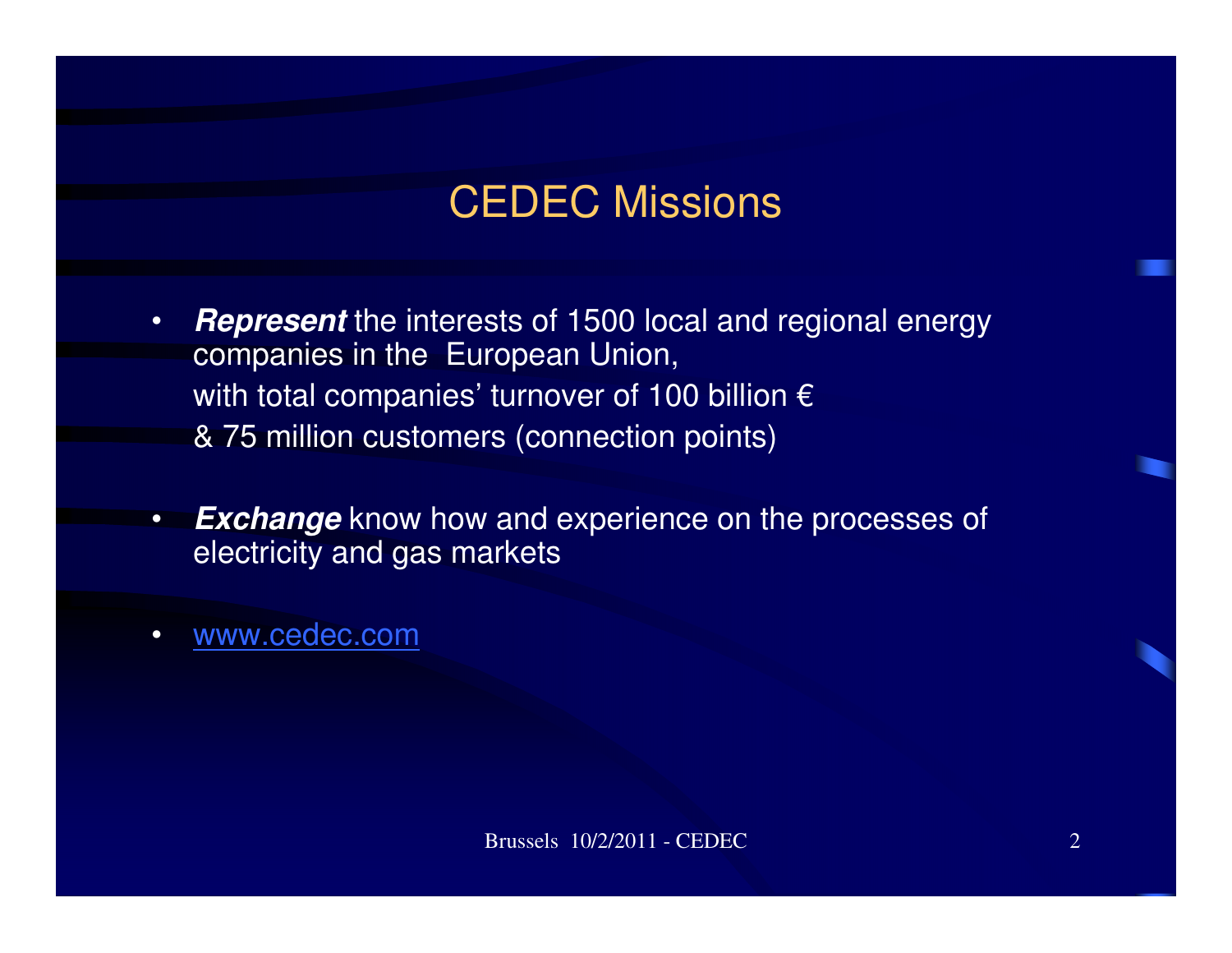#### 1. General observations

- • CEDEC welcomes the exchange of ideas on the different possible market models in the EU internal electricity and gas markets
- • Different national situations at the start of the market opening :
	- type of players (public or private, national or local),
	- number of players (monopoly, oligopoly, multiple players),
	- degree of market dominance of players,
	- integrated or unbundled players.
- • Different national choices to tackle (potential) problems of open(ing) energy markets
- $\rightarrow$  Different market models have proven their efficiency in Member States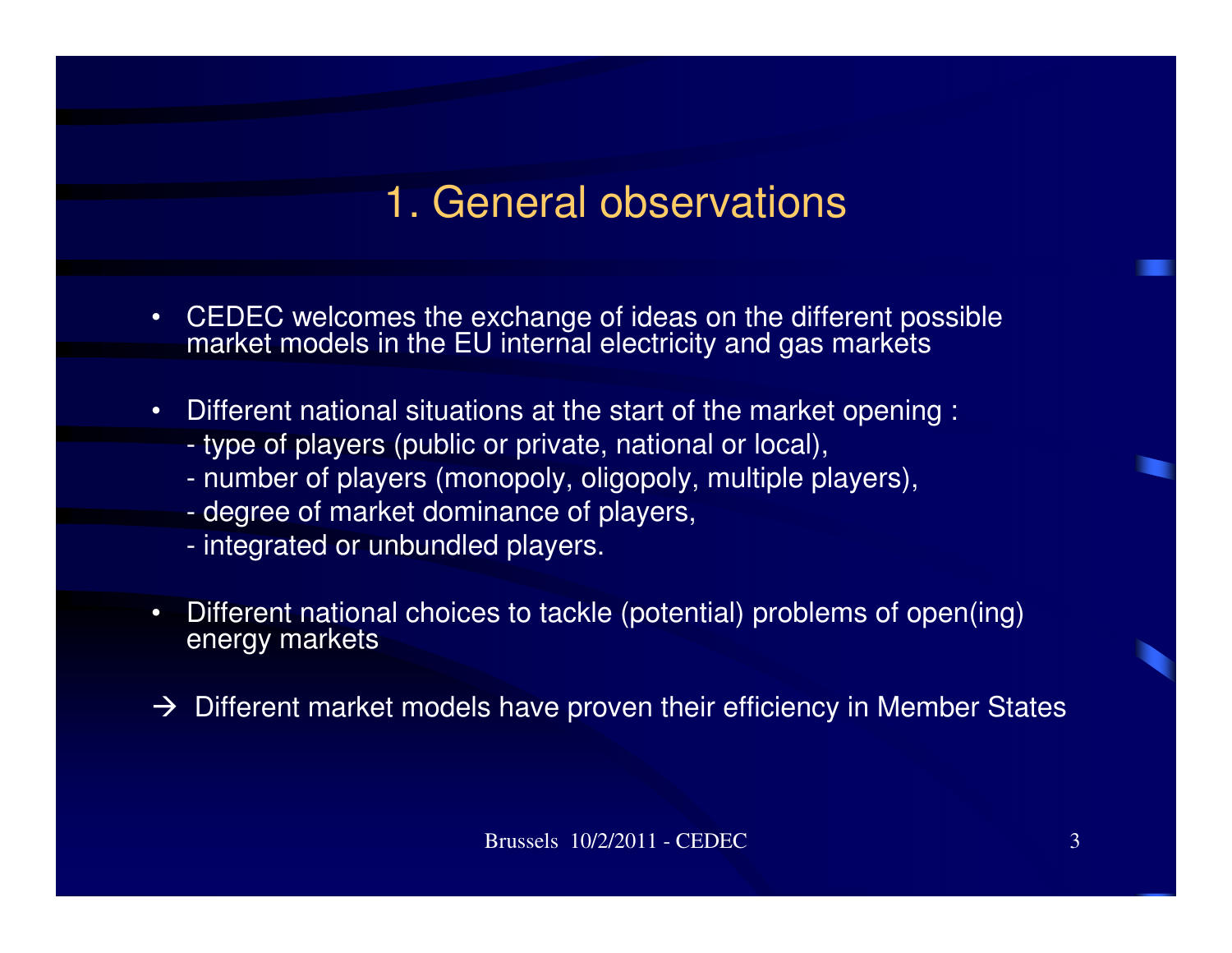# 2. Evolving role of regulators

- - Strengthening markets : by monitoring wholesale and retail markets
	- Finetuning retail market designs :
		- \* fair for consumers

-

-

-

- \* with a structure that is transparant for all stakeholders
- \* with network operators as market facilitators
- Enhancing customer protection and information :
	- access to understandable and reliable information about the market
	- efficient complaint handling and independent dispute settlement agency
	- \* compliance of supply conditions and energy policy measures with protection of (vulnerable) customers
- Taking responsability for adequate infrastructure development (smart grids and intelligent metering systems)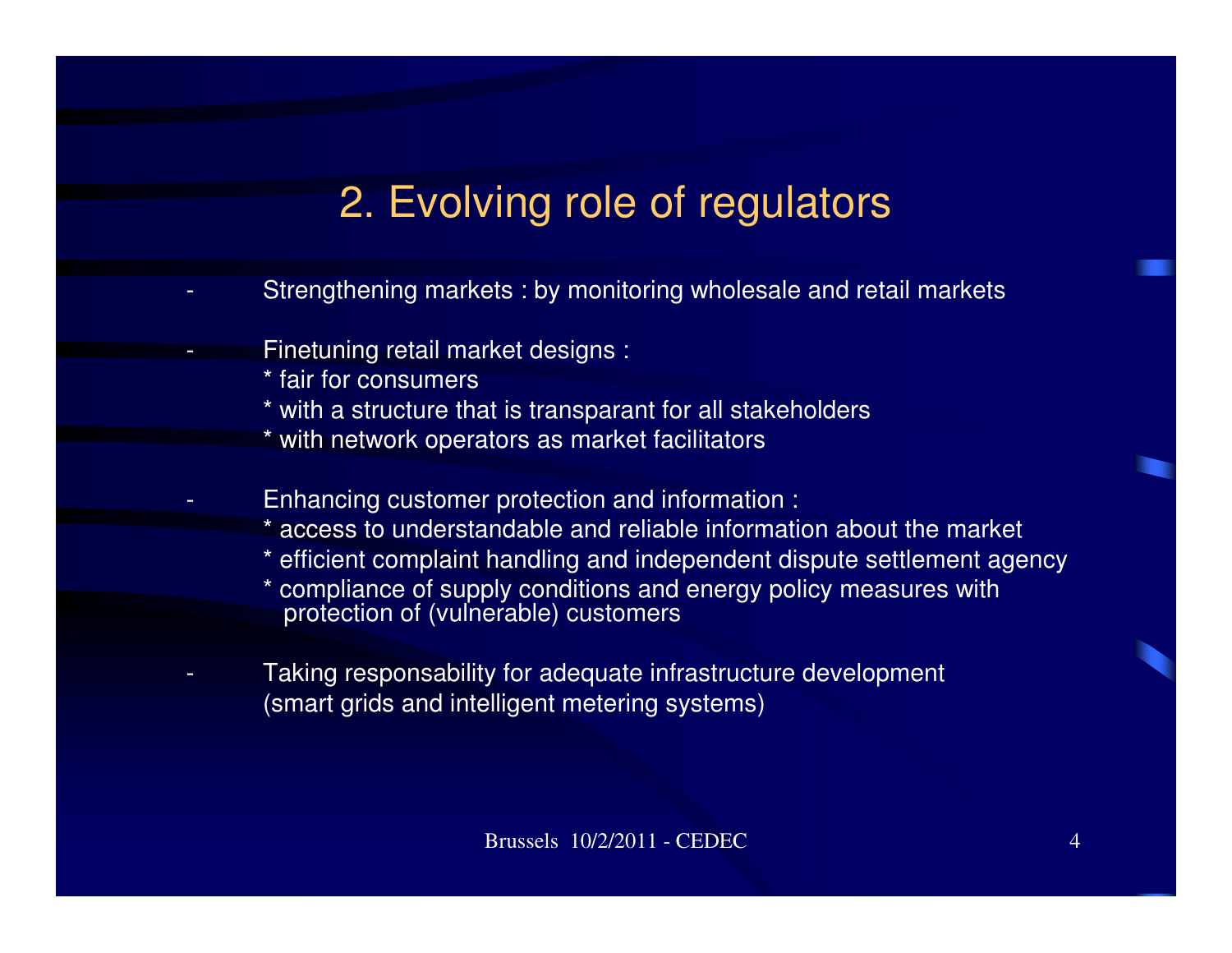## 3. Evolving role of DSOs

Network operator as central and neutral market facilitator :

-

-

- DSO will become a more active network operatorin managing demand and decentralized production
- - DSO is also metering operator (metering & related data services), owning the meter (in particular for household consumers) in most Member States. → Metering & related data activity for household consumers<br>is requiated in most Member States is regulated in most Member States.

 DSOs taking the role of information hubs  $\rightarrow$  Facilitate access for all market participants to information on connection. customer and consumption. connection, customer and consumption.

→ To protect customer privacy : need for clear rules on data access and data use<br>commercial market parties ? - diferentiate between regulated and commercial market parties ?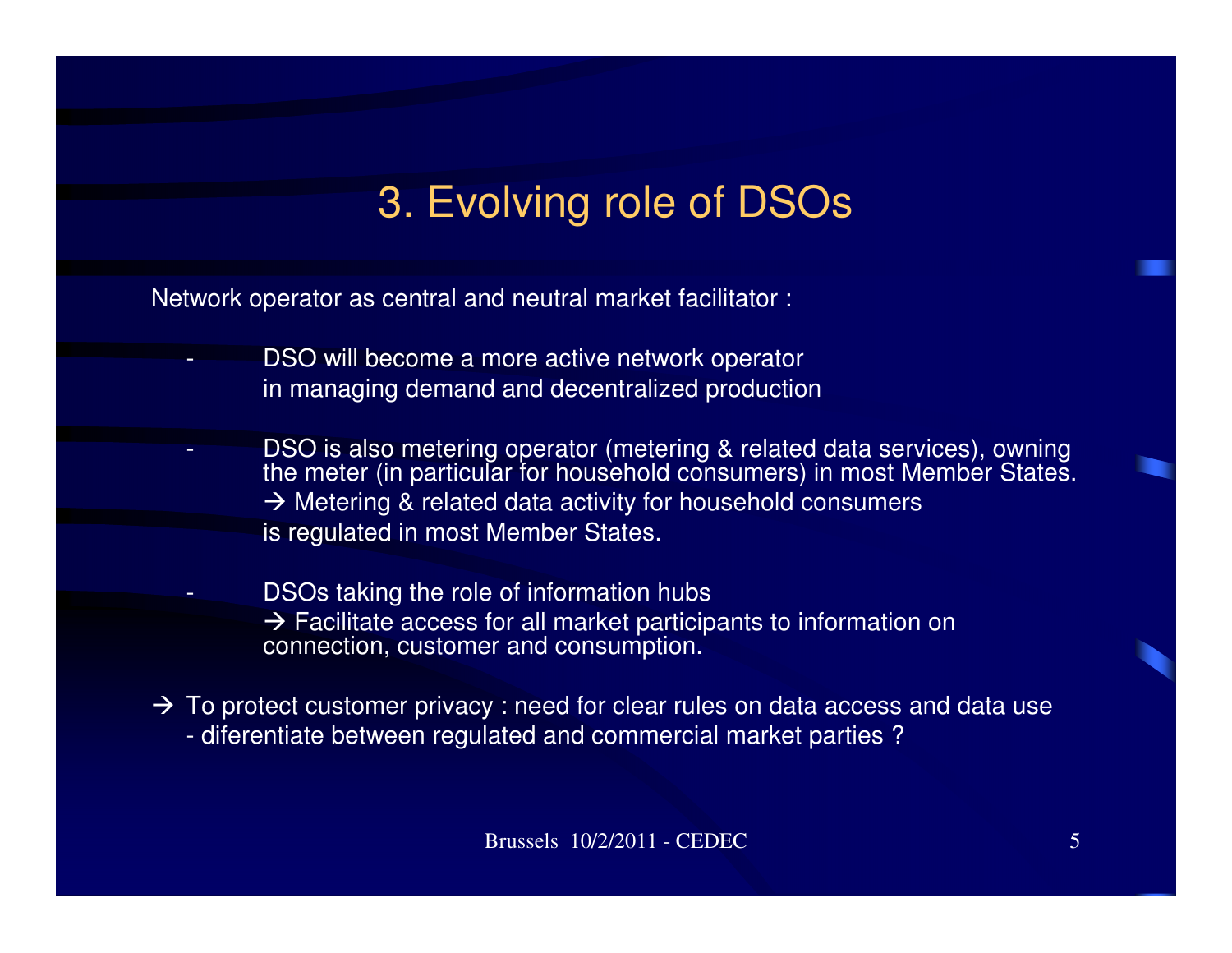## 4. Supplier switching and billing

- • On customer interface model - Differentiate between :
	- interface : single or dual
	- contract : single or dual
	- billing : single or dual
- • Development of smart grids : increased interaction between consumer/producer and grid operators  $\rightarrow$  changing role of the DSO<br> $\rightarrow$  review of supplier centric  $\rightarrow$  review of supplier centric models might be necessary
- • Introduction of smart metering systems : A enhance the speed of data commmunication<br>but not pecassarily the quality of billing but not necessarily the quality of billing
- •Distinction between 'information on consumption' and billing